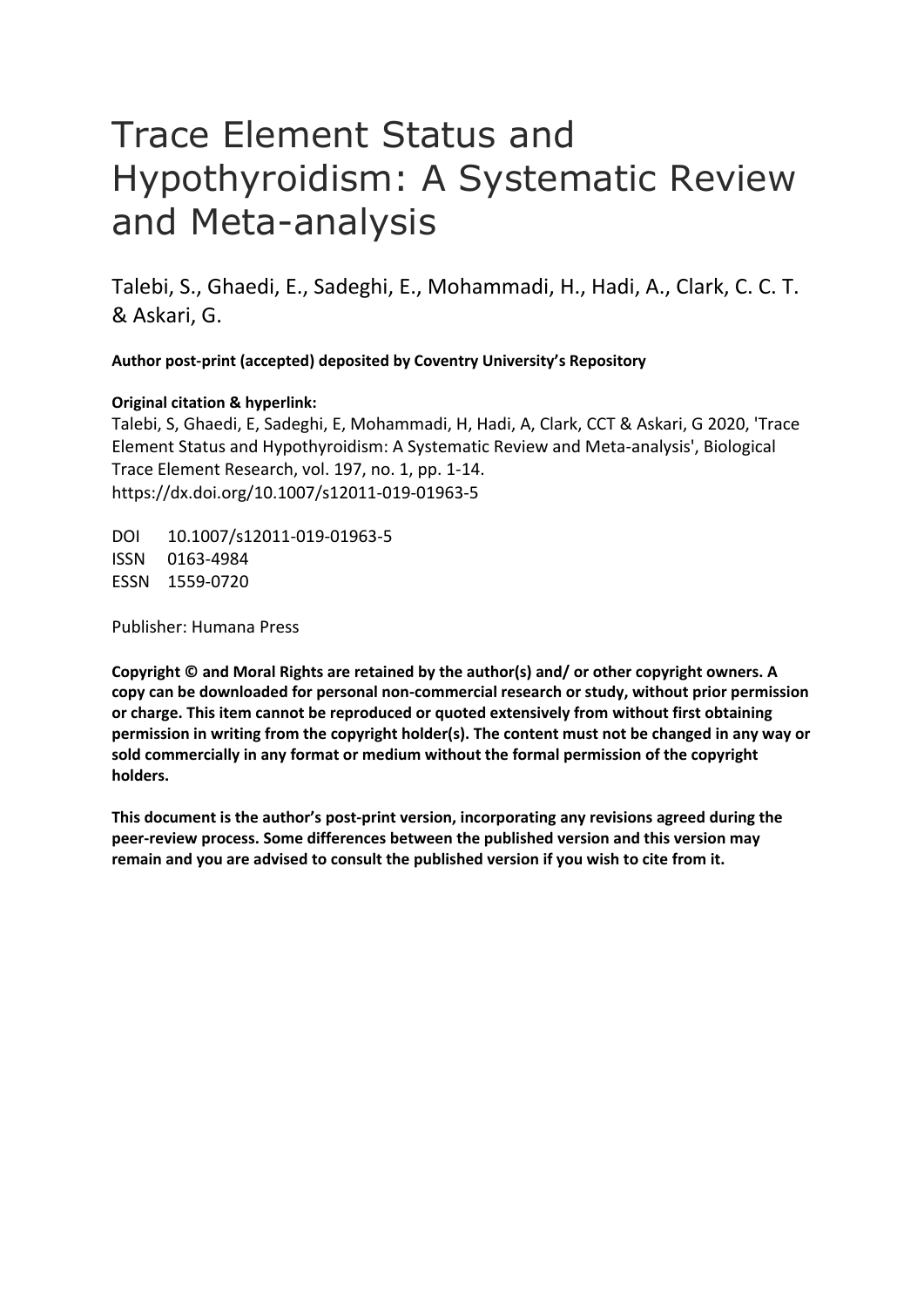# **Trace element status and hypothyroidism: A systematic review and metaanalysis**

# **Abstract**

**Background:** The metabolism of thyroid hormones has been linked with alterations in trace element levels. However, previous reports comparing trace element levels in hypothyroid patients and healthy individuals had yielded equivocal results. Therefore, the aim of this metaanalysis was to investigate the association between trace element (selenium (Se), zinc (Zn), iron (Fe), manganese (Mn), copper (Cu), magnesium (Mg) and lead (Pb)) concentrations in hypothyroid patients and healthy subjects.

**Methods:** Electronic databases including PubMed, Scopus, Embase, and Web of Science were searched systematically until October 2018. Twenty-five observational studies were included. Hedges' g was used to represent effect sizes, due to trace element levels being presented in different units among studies.

**Results:** Our results revealed that lower Se concentration in patients with hypothyroidism compared with controls (Hedges' g= −0.45; 95% CI = [−0.88, -0.02]; P = 0.042). In the subgroup analysis, Zn level was found to be lower in overt hypothyroid patients (Hedges'  $g = -1.19$ ; 95% CI =  $[-2.33, -0.04]$ ; P = 0.04), while Fe (Hedges' g=  $-1.11$ ; 95% CI =  $[-2.21, -0.02]$ ; P = 0.046) and Se (Hedges' g=  $-0.51$ ; 95% CI = [ $-0.86$ ,  $-0.16$ ]; P = 0.004) levels were significantly lower in subclinical hypothyroidism.

**Conclusion:** We found lower Se concentration in patients with hypothyroidism. In addition, we found decreased concentration of Zn in overt hypothyroid patients and decreased Fe and Se level in subclinical hypothyroidism. Further studies, with higher quality and larger sample sizes, are required to explicate the link between trace element status and hypothyroidism.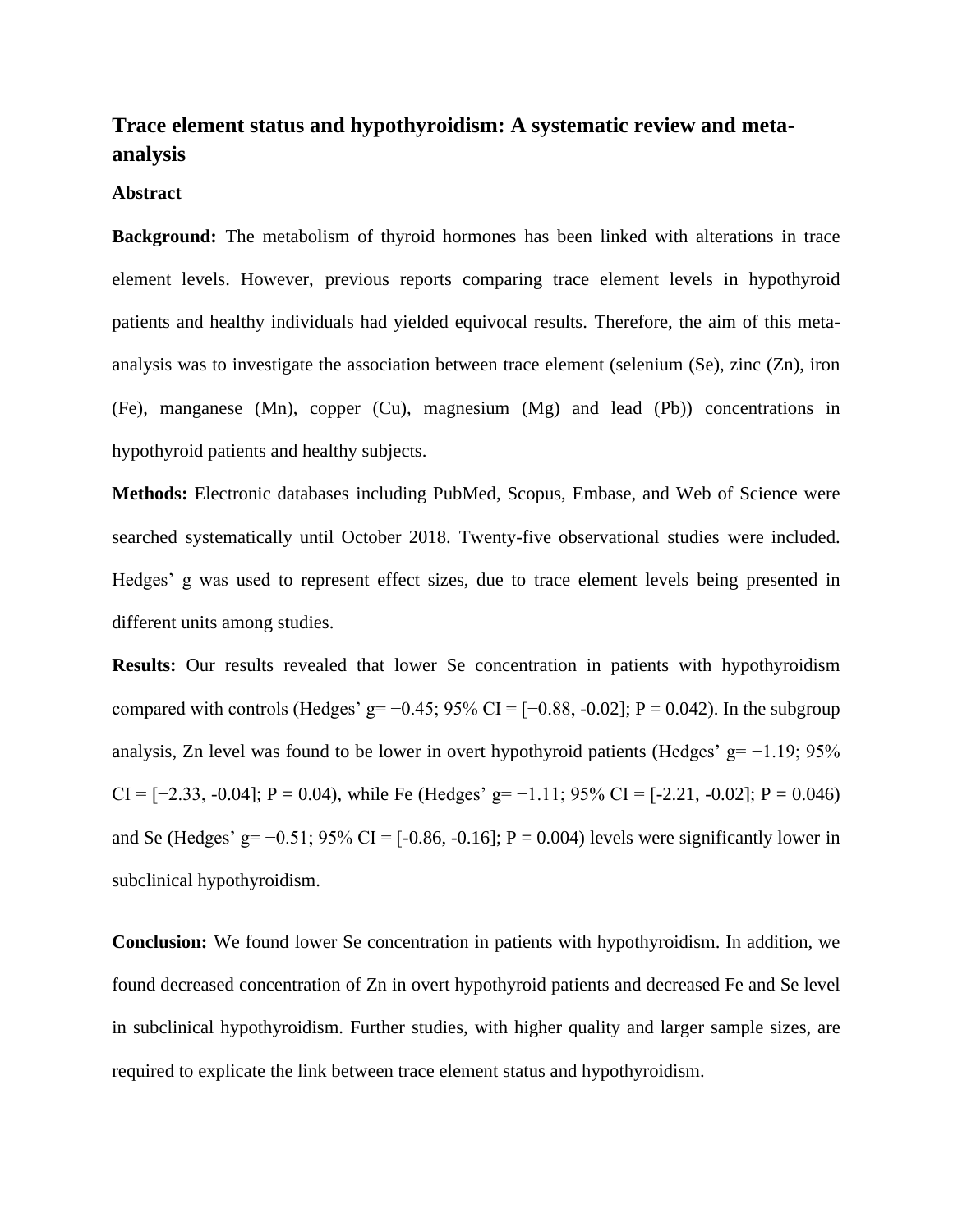**Key Words:** Trace elements, Hypothyroidism, Meta-analysis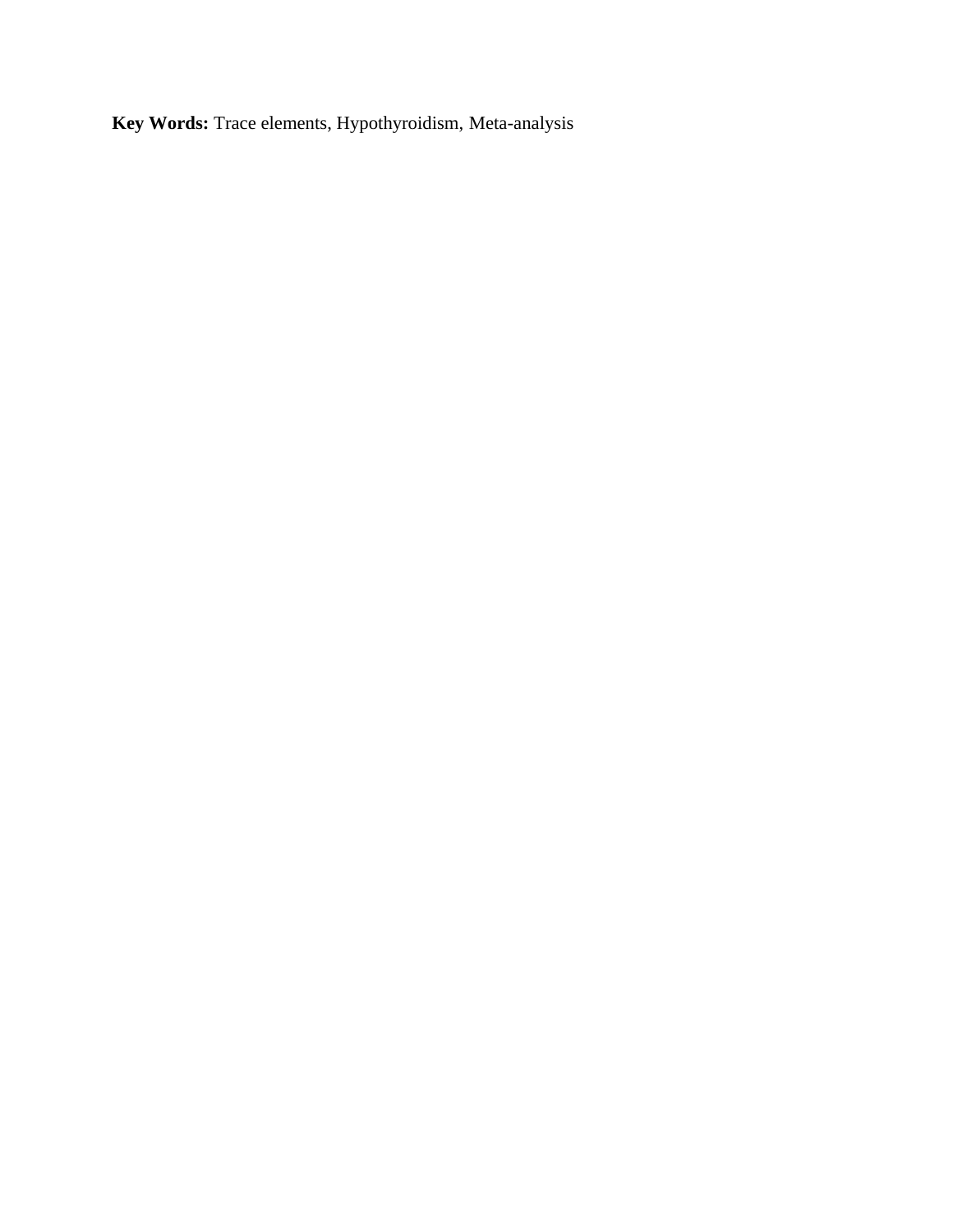## **Introduction**

Hypothyroidism is a major endocrine disorder which is defined as a disturbance in levels of circulating thyroid hormones; whilst autoimmune disorders, irradiation, or thyroid resection are considered to be potential etiological triggers [1]. The prevalence of hypothyroidism is reported to be up to two percent in geographical areas with sufficient iodine intake [2]. Thyroid hormones exert several physiological functions in the human body; such as regulation of body temperature, modulation of carbohydrates, lipids and proteins metabolism and also regulation of electrolytes and minerals metabolism [3].

Several trace elements like selenium (Se) and zinc (Zn) are involved in the synthesis and metabolism of thyroid hormones [4]. Furthermore, Se is a cofactor of iodothyronine deiodinase , which converts  $T_4$  to  $T_3$ , and plays an imperative role in the regulation of thyroid hormones synthesis. Se conceivably acts as a glutathione reductase and glutathione peroxidase cofactor, which protects the thyroid gland against oxidative stress [5]. Zn is reported to be essential for optimal thyroid function [6], is essential in thyroid hormones conversion [7], and is also known as the cofactor of thyrotropin releasing hormone biosynthetic enzyme [7, 8]. Iron (Fe) enhances the activity of the thyroid peroxidase enzyme, which causes iodine binding to thyroid hormones [9, 10].

Previous reports evaluating the association between the circulating levels of trace element and hypothyroidism have shown conflicting results; with some studies [4, 11, 12] indicating increased circulating levels of trace elements, whilst others [12-15] have reported decreased concentrations. Therefore, the aim of the present meta-analysis was to summarize current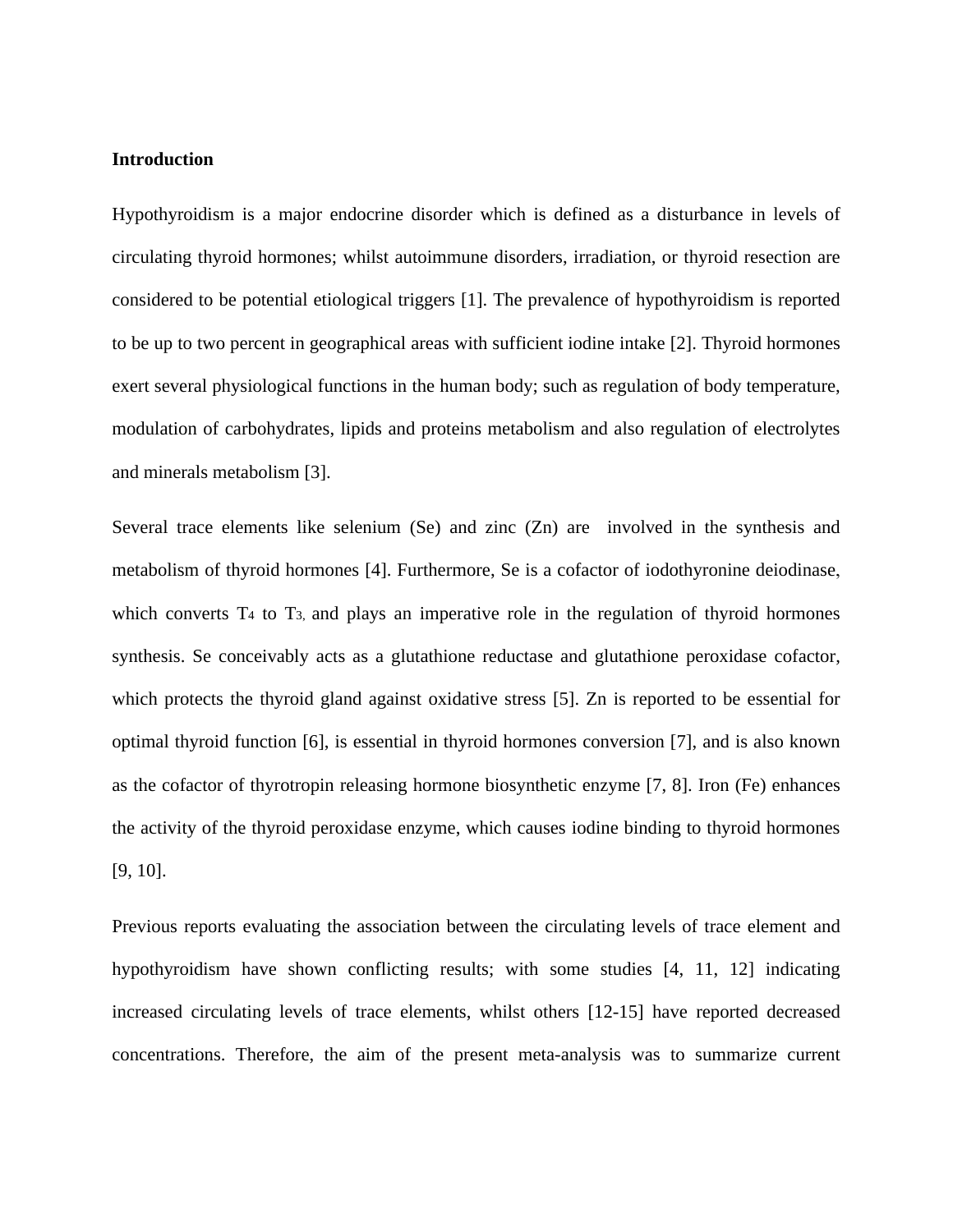evidence on the circulating levels of Zn, manganese (Mn), copper (Cu), Se, magnesium (Mg), Fe and lead (Pb) levels between hypothyroid patients and healthy human adults.

# Methods

## *Search Strategy*

We searched the databases PubMed, Science Direct, Embase and Scopus up to October 29, 2018. Search strategies including the key terms and the queries for each database are presented in the supplementary table 1.

## *Selection Criteria*

Studies were included in the final analysis if they: 1) used case-control or cross-sectional design; 2) conducted investigations on adults cases with hypothyroidism (age > 18 years) and healthy controls; 3) reported at least the mean and standard deviation of one of the trace elements (Zn, Mg, Se, Fe, Cu, Mn, Pb) in serum or plasma levels. Studies were excluded if they: 1) were trials, animal studies, case reports, conference papers, letters, editorial or reviews studies; 2) did not have adequate information to be extracted; 3) conducted on children or pregnant women; 4) were uncontrolled studies or conducted on non-healthy controls; 5) reported the levels of trace elements in erythrocytes. All studies were separately assessed by two investigators to determine adherence to selection criteria.

## **Data extraction**

Data extraction was independently performed by two authors (HM and ST) using the standard form of pre-designed data collection. The following data was extracted from articles: first author's name, year of publication, country, study design, sample size, mean age, proportion of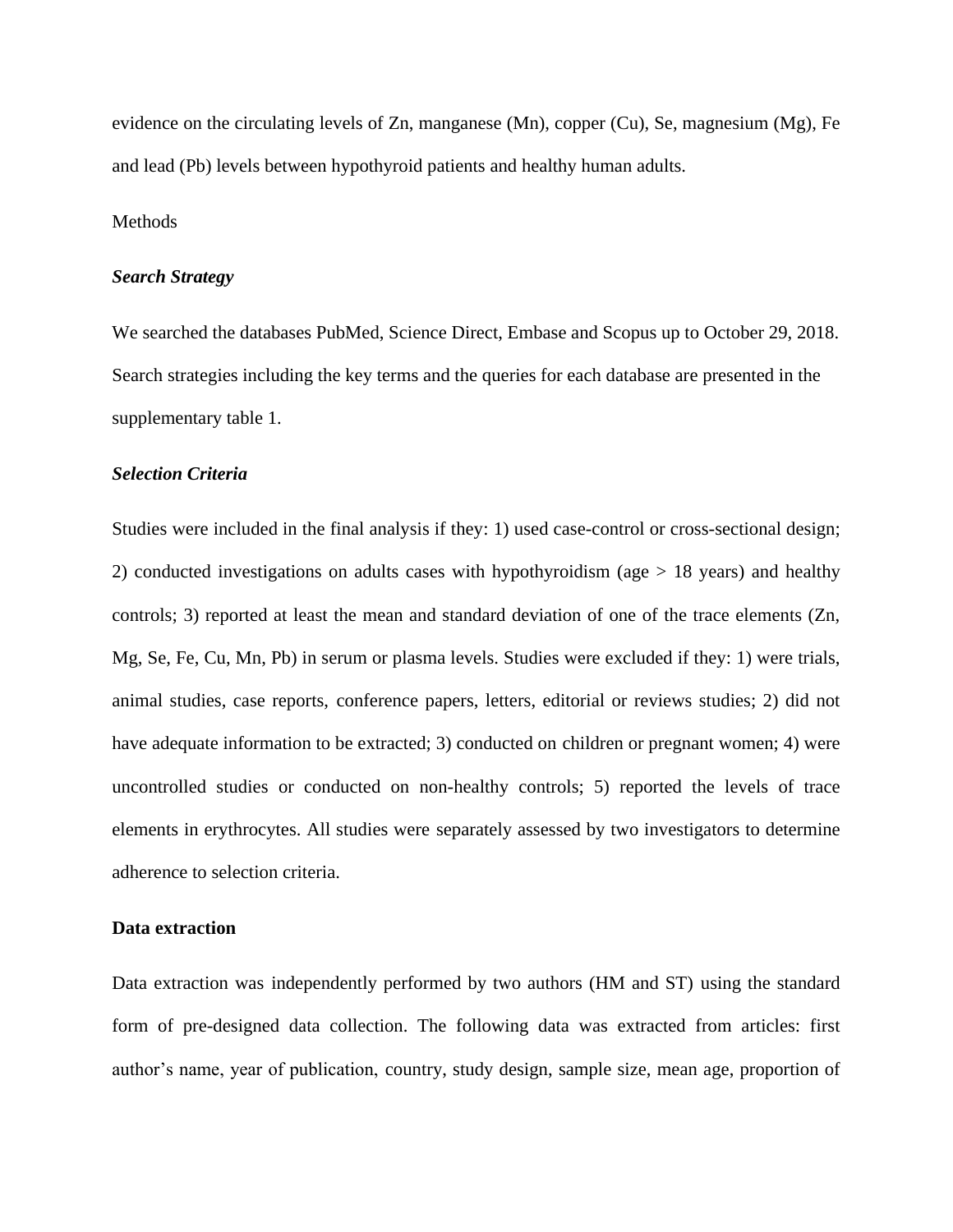male in groups, matched variables between the case and control group, body mass index and levothyroxine use.

# *Quality assessment*

Two reviewers (HM and ST) scored the included studies using a Newcastle–Ottawa Scale (NOS) [16], including 3 major domains : selection of participants (0-4 stars), comparability of groups (0-2stars) and ascertainment of outcome (0-3stars). Scores of  $\leq$  3, 4–6 and  $\geq$  7 were considered as low, moderate and high quality studies respectively. Any disagreement in quality assessment was resolved through panel discussion.

# *Statistical Analysis*

We calculated the standardized mean difference (SMD) with 95% CI using the Hedges statistic. Random effect model based on Inverse-Variance method was used in STATA (version 13) to pool the data. We assessed and quantified heterogeneity using heterogeneity chi-squared test with P-value less than 0.1 and  $I^2$  statistic over 50% considered as significant heterogeneity among studies. We ran a subgroup analysis for the case category variable (whether cases belong to category 1 or 2). Sensitivity analysis was performed to check whether the results were sensitive to the exclusion of one or more studies. We used Begg's and Egger's tests to check for the publication bias, and finally, trim and fill analysis was performed to check if observed publication bias could affect the results.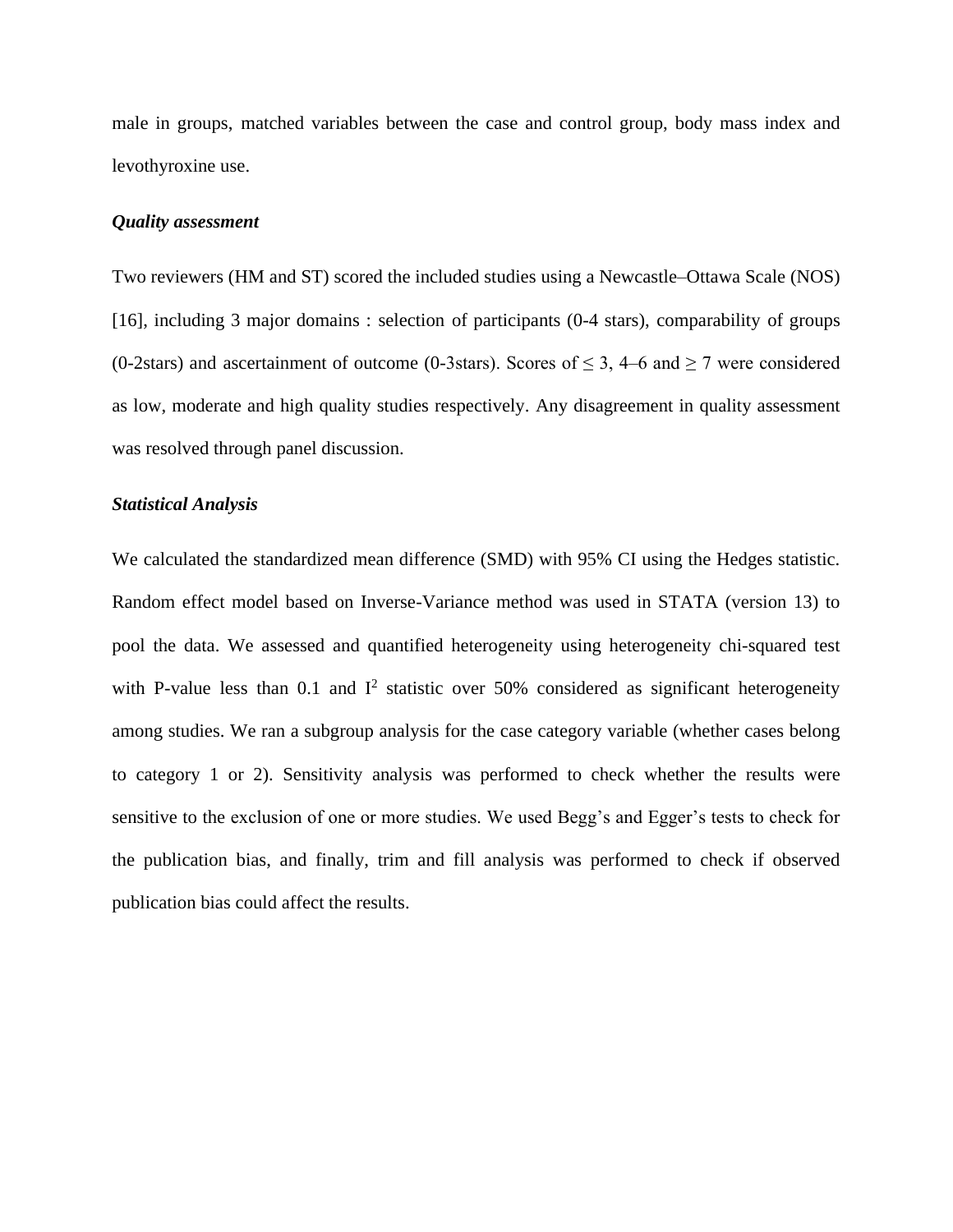# **Results**

#### *Literature search*

**Figure 1** illustrates the PRISMA flow diagram of studies through the selection process for inclusion in the systematic review and meta-analysis. A total of 818 studies identified from Medline, Embase, Scopus and Web of science databases. Five hundred and forty-one records were screened by title and abstract, and after duplicates were removed, 474 records were excluded. Among 67 remaining studies, 42 articles were excluded by full-text assessment. The most common reasons for exclusion were inappropriate data reporting  $(n=10)$ , unavailable full texts (n=3), conducted on pregnant women (n=3), children (n=5), goiter (n=2) or hyperthyroid subjects  $(n=11)$ , and inappropriate control group  $(n=8)$ . Finally 25 case-control or cross-sectional studies included in the present meta-analysis [3, 4, 11-15, 17-34]. From these studies 11, 10, 9, 8, 6, 4 and 3 articles reported Mg [3, 13, 15, 17, 18, 20, 22, 28-30, 34], Zn [4, 11-15, 20, 23, 27, 29], Se [4, 12, 13, 19-21, 24, 32, 33], Cu [4, 11-14, 20, 23, 29], Fe [4, 11, 20, 25, 26, 28], Mn [4, 11-13] and Pb [4, 11, 29], respectively.

# *Study characteristics*

The characteristics of the included studies are reported in **Table 1**. Included studies were published in numerous countries between 1996 and 2018. The selected studies contained overt hypothyroidism [3, 4, 11-15, 17-19, 22-31, 33, 34], subclinical hypothyroidism [17, 20, 21, 24, 26, 27, 29, 31, 32] and euthyroid [17, 19] diagnosed participants, while all the studies contained a control group of healthy subjects. Most records presented both genders in adults and elderly.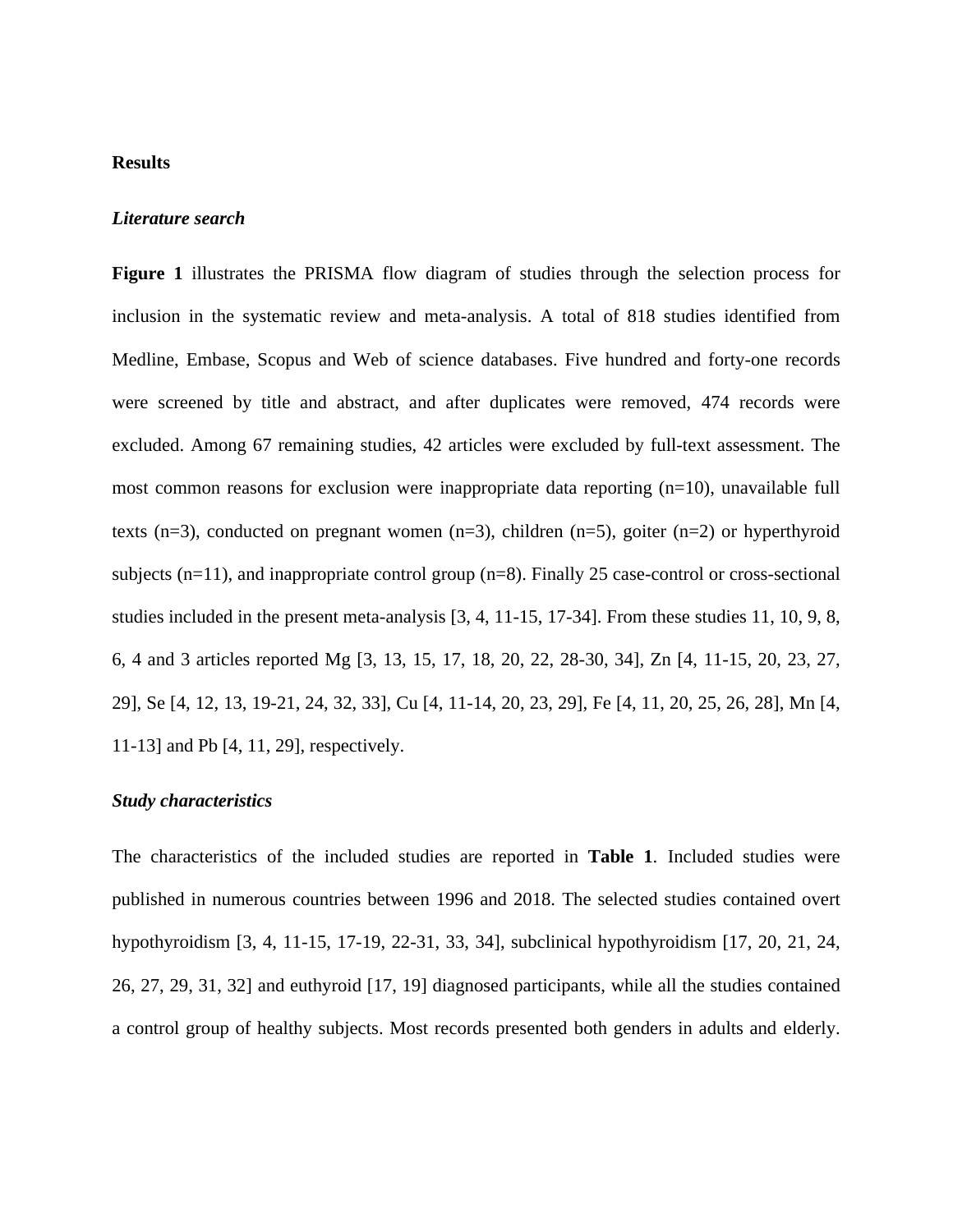Twenty-three articles [3, 4, 11-15, 17-28, 30-32, 34] entered into meta-analyses presented data on serum levels of trace elements, whereas two articles [29, 33], reported data on plasma levels.

# *Quality assessment*

The results of NOS, to indicate the quality assessment of included articles, is showed in Table 2. Among included studies, 12 records [11, 17, 19, 20, 23, 24, 27, 28, 30-32, 34] were identified as high quality (NOS  $\geq$  7) and the remaining studies [3, 4, 12-15, 18, 21, 22, 25, 26, 29, 33] were identified as moderate quality (NOS=4-6).

# *Meta-analysis*

Data from 12 studies [4, 11-15, 20, 23, 27, 29] were analysed in a random-effects model to compare the serum/plasma Zn levels in hypothyroid patients and healthy controls. As indicated in Figure 2, pooled effect size revealed that serum Zn levels in subjects with hypothyroidism were not statistically different with those of healthy controls (Hedges' g=  $-0.84$ ; 95% CI = [ $-$ 1.74, 0.06];  $P = 0.06$ . However, significant heterogeneity was detected across the studies (*I <sup>2</sup>*=97.5 %, P<0.001). Despite the classification of studies based on disease severity, we could not detect potential source of observed heterogeneity. However, significant differences in pooled effect size of Zn levels were observed in studies conducted on overt hypothyroidism (Hedges'  $g=$  $-1.19$ ; 95% CI =  $[-2.33, -0.04]$ ; P = 0.04), while there were non-significant differences in subjects with subclinical hypothyroidism (Hedges' g=  $0.15$ ; 95% CI = [-1.23, 1.53]; P = 0.83). The results of subgroup analysis are shown in **Figure 2**. In addition, sensitivity analysis showed that the exclusion of Shah-a study [27] (Hedges' g: -1.02; 95% CI: -1.99, -0.11), Shah-b study [27] (Hedges' g: -1.04; 95% CI: -1.31, -0.06), and Rasic-Milutinovic study [4] (Hedges' g: -1.12; 95% CI: -2.02, -0.21) from the analysis changed the overall effect. There was no evidence of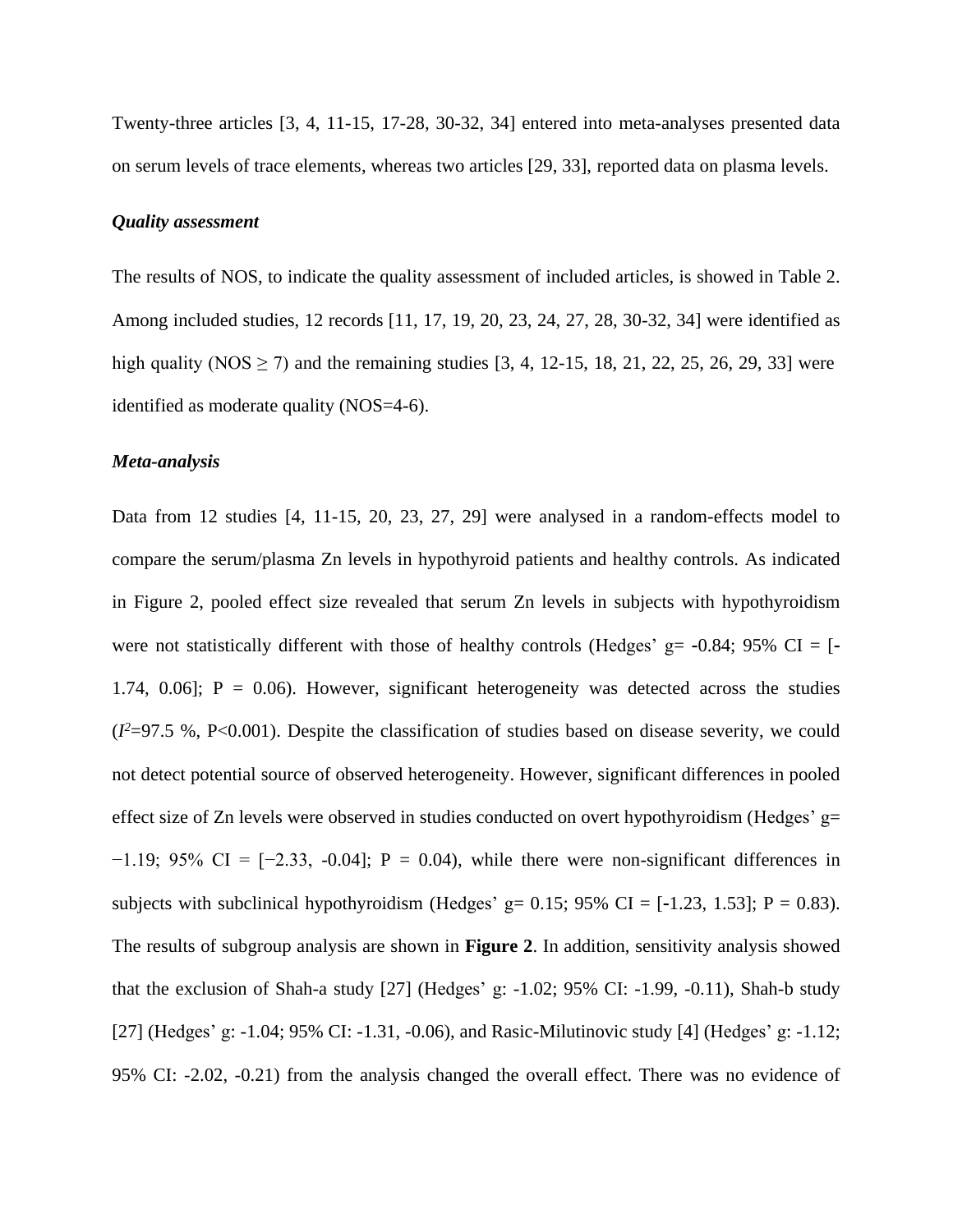publication bias among included studies (P=0.21, Begg's test). Nevertheless, results of Egger's test showed a significant publication bias (P=0.03). However, trim-and-fill analyses yielded results similar to the original.

The pooled effect size of 12 studies [4, 12, 13, 19-21, 24, 32, 33] revealed that serum/plasma Se levels in subjects with hypothyroidism was statistically different with those of healthy controls (Hedges' g= −0.45; 95% CI = [−0.88, -0.02]; P = 0.042) **(Figure 3)**. However, significant heterogeneity was detected across the studies  $(I^2=92.2, P<0.001)$ . Subgroup analysis, based on disease severity, could not detect any potential source of observed heterogeneity. However, significant differences in pooled effect size of Se levels were observed in studies conducted on subclinical hypothyroidism (Hedges' g=  $-0.51$ ; 95% CI = [ $-0.86$ ,  $-0.16$ ]; P = 0.004), while there were non-significant differences in subjects with overt hypothyroidism (Hedges'  $g = -0.53$ ; 95%  $CI = [-1.44, 0.37]$ ;  $P = 0.249$  (Figure 3). In addition, sensitivity analysis showed that the exclusion of Wimmer 2014 study [32] (Hedges' g: -0.46; 95% CI: -0.93, 0.01), Federige a 2017 study [21] (Hedges' g: -0.44; 95% CI: -0.90, 0.02), Pedersen a 2013 study [19] (Hedges' g: - 0.50; 95% CI: -1.02, 0.02), Faisal Rashid 2010 study [13] (Hedges' g: -0.17; 95% CI: -0.43, 0.10), Eham 2008 study [12] (Hedges' g: -0.46; 95% CI: -0.94, 0.02), Nourbakhsh b 2015 study [24] (Hedges' g: -0.45; 95% CI: -0.91, 0.01), Erdal 2008 study [20] (Hedges' g: -0.37; 95% CI: - 0.83, 0.06), and Pedersen b 2013 study [19] (Hedges' g: -0.50; 95% CI: -1.02, 0.01) from the analysis changed the overall effect. There was no evidence of publication bias among included studies (P=0.583, Begg's test & P=0.211, Egger's test).

Fourteen studies [3, 13, 15, 17, 18, 20, 22, 28-30, 34] reported data regarding the serum/plasma Mg levels in hypothyroid patients and healthy controls. As indicated in **Figure 4**, pooled effect size revealed that serum Mg levels in subjects with hypothyroidism was not statistically different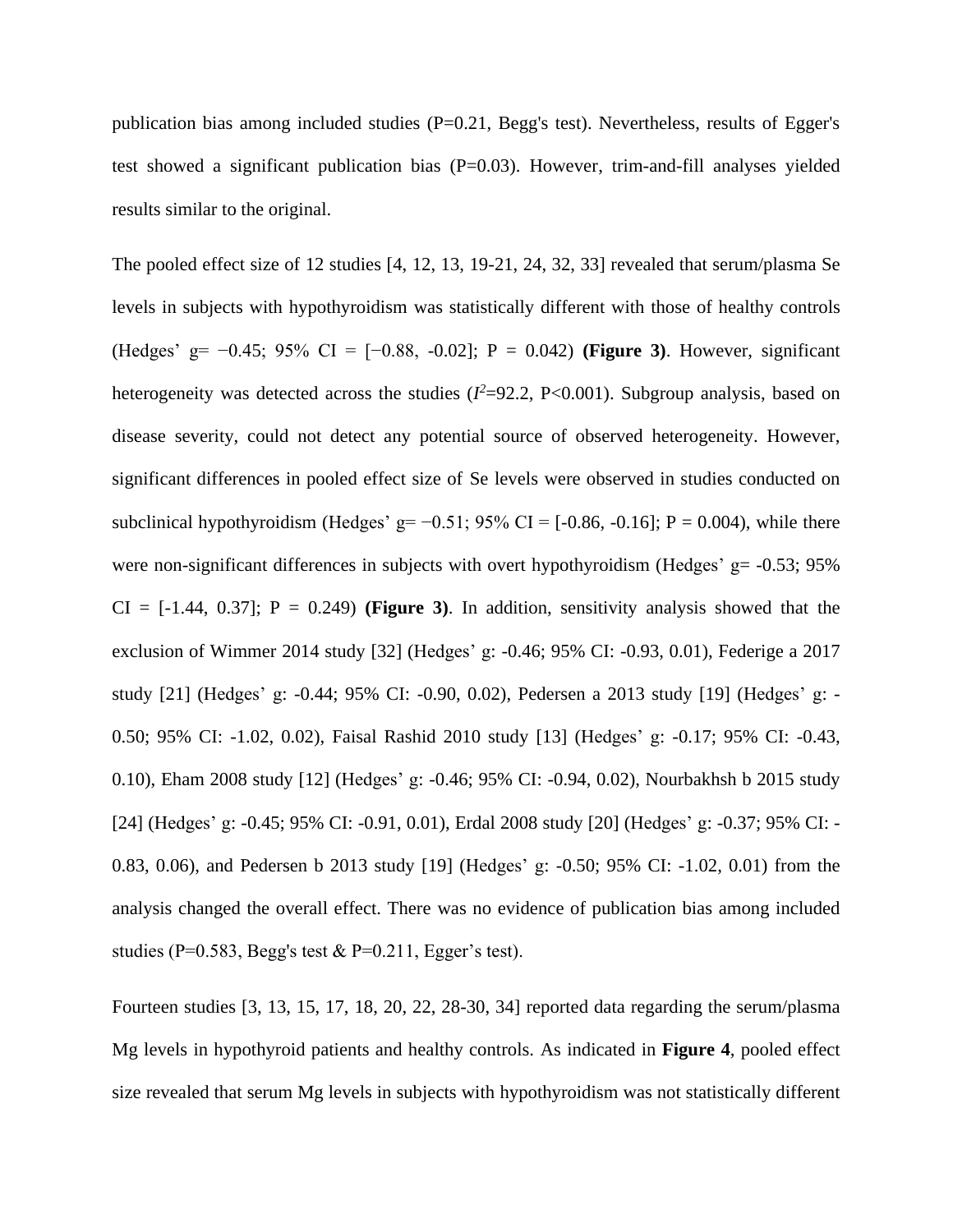with those of healthy controls (Hedges' g= −0.02; 95% CI = [−0.98, 0.94]; P = 0.970). However, significant heterogeneity was detected across the studies  $(I^2=98\% , P<0.001)$ . Subgroup analysis neither changed the results nor detected any potential source of heterogeneity. Moreover, sensitivity analysis showed that the results were not sensitive to any of the studies. Besides, there was no evidence of publication bias among included studies (P=0.622, Begg's test & P=0.582, Egger's test).

Data from 9 studies [4, 11-14, 20, 23, 29] were analysed in a random-effects model to compare the serum/plasma Cu levels in hypothyroid patients and healthy controls. As indicated in **Figure 5**, pooled effect size revealed that serum Cu levels in subjects with hypothyroidism was not statistically different with those of healthy controls (Hedges'  $g=$  -0.09; 95% CI = [-0.40, 0.23];  $P = 0.586$ ). However, significant heterogeneity was detected across the studies ( $I^2 = 78\%$ , P<0.001). Subgroup analysis yielded no change in the results, nevertheless heterogeneity was attenuated in studies conducted in overt hypothyroidism  $(I^2=83.3\%, P<0.001;$  Figure 5). Findings from the sensitivity analysis revealed that the exclusion of any single study from the analysis did not alter the overall effect. Besides, there was no evidence of publication bias among included studies (P=0.677, Begg's test & P=0.896, Egger's test).

The pooled effect size from 8 studies [4, 11, 20, 25, 26, 28] showed that serum/plasma Fe levels in subjects with hypothyroidism were not statistically different with those of healthy controls (Hedges' g= −0.77; 95% CI = [−1.55, 0.01]; P = 0.053) **(Figure 6)**. However, significant heterogeneity was detected across the studies  $(I^2=97.6 \, \%, P<0.001)$ . Despite the classification of studies based on disease severity, we could not detect potential source of observed heterogeneity. However, significant differences in pooled effect size of Fe levels were observed in studies conducted on subclinical hypothyroidism (Hedges' g=  $-1.11$ ; 95% CI = [-2.21, -0.02]; P =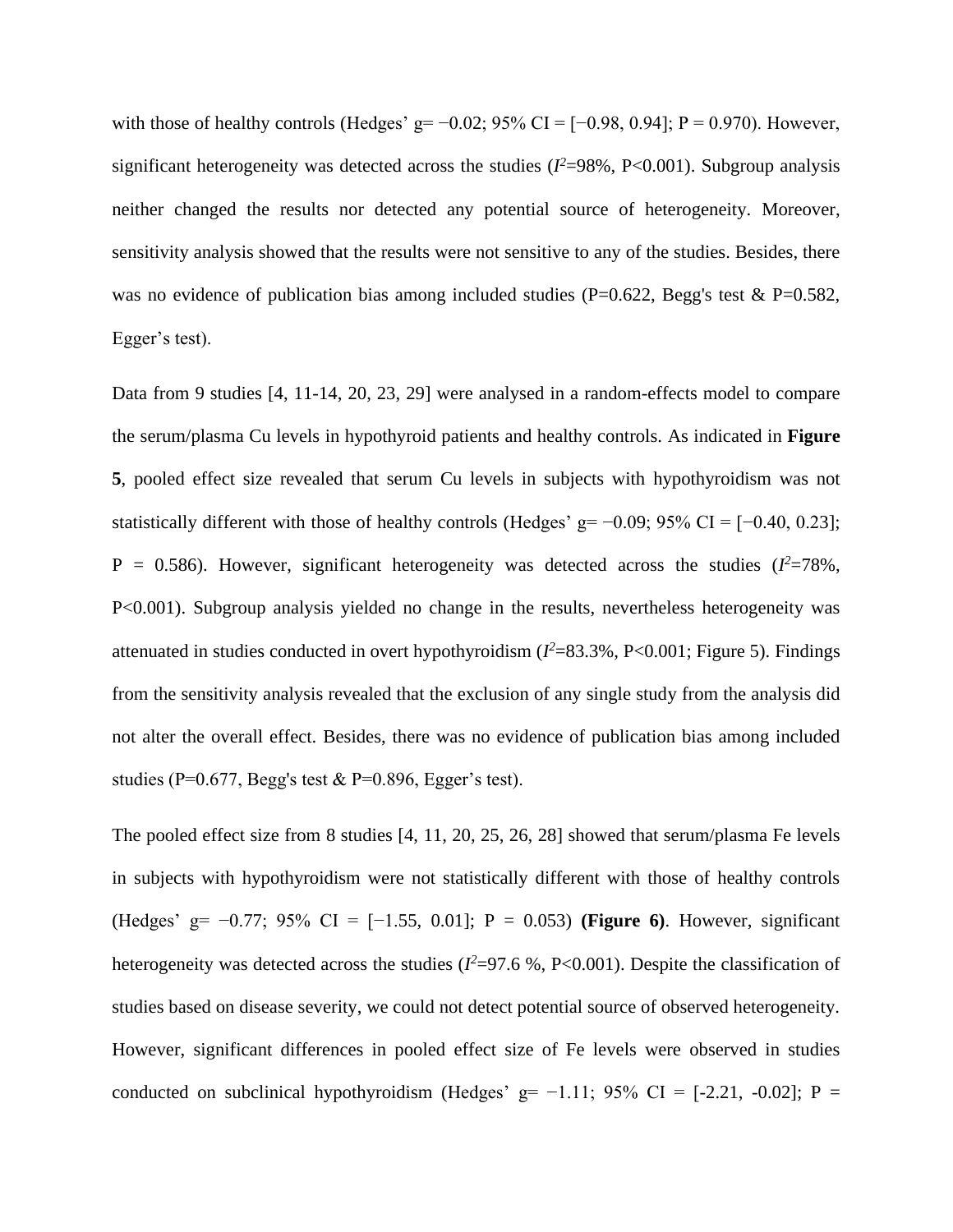0.046), while there were non-significant differences in subjects with overt hypothyroidism (Hedges' g= -0.56; 95% CI = [-1.76, 0.64]; P = 0.362) **(Figure 6).** In addition, sensitivity analysis showed that the exclusion of Hanif 2017 [11] (Hedges' g: -1.05; 95% CI: -1.68, -0.43) from the analysis changed the overall effect. There was no evidence of publication bias among included studies (P=0.216, Begg's test  $& P=0.258$ , Egger's test).

Four studies [4, 11-13] reported data regarding the serum/plasma Mn levels in hypothyroid patients and healthy controls. As indicated in **Figure 7**, pooled effect size revealed that serum Mn levels in subjects with hypothyroidism was not statistically different with those of healthy controls (Hedges' g= 0.04; 95% CI =  $[-1.37, 1.44]$ ; P = 0.960). However, significant heterogeneity was detected across the studies  $(I^2=97.4\% , P<0.001)$ . In addition, sensitivity analysis showed that the exclusion of Faisal Rashid (2010) study [13] (Hedges' g: 0.87; 95% CI: 0.03, 1.71) from the analysis changed the overall effect. There was no evidence of publication bias among included studies (P>0.999, Begg's test  $& P=0.675$ , Egger's test).

The pooled effect size from 4 studies [4, 11, 29] reported data regarding the serum/plasma Pb levels in hypothyroid patients and healthy controls. The pooled effect size revealed that serum Pb levels in subjects with hypothyroidism was not statistically different with those of healthy controls (Hedges' g= 0.04; 95% CI = [−0.83, 0.92]; P = 0.920) (**Figure 8**). However, significant heterogeneity was detected across the studies  $(I^2=90.8\% , P<0.001)$ . Finding from sensitivity analysis indicated that the exclusion of Joao a (2007) study [29] (Hedges' g: 0.51; 95% CI: 0.04, 0.98) from the analysis changed the overall effect. Moreover, there was no evidence of publication bias among included studies ( $P=0.174$ , Begg's test &  $P=0.201$ , Egger's test).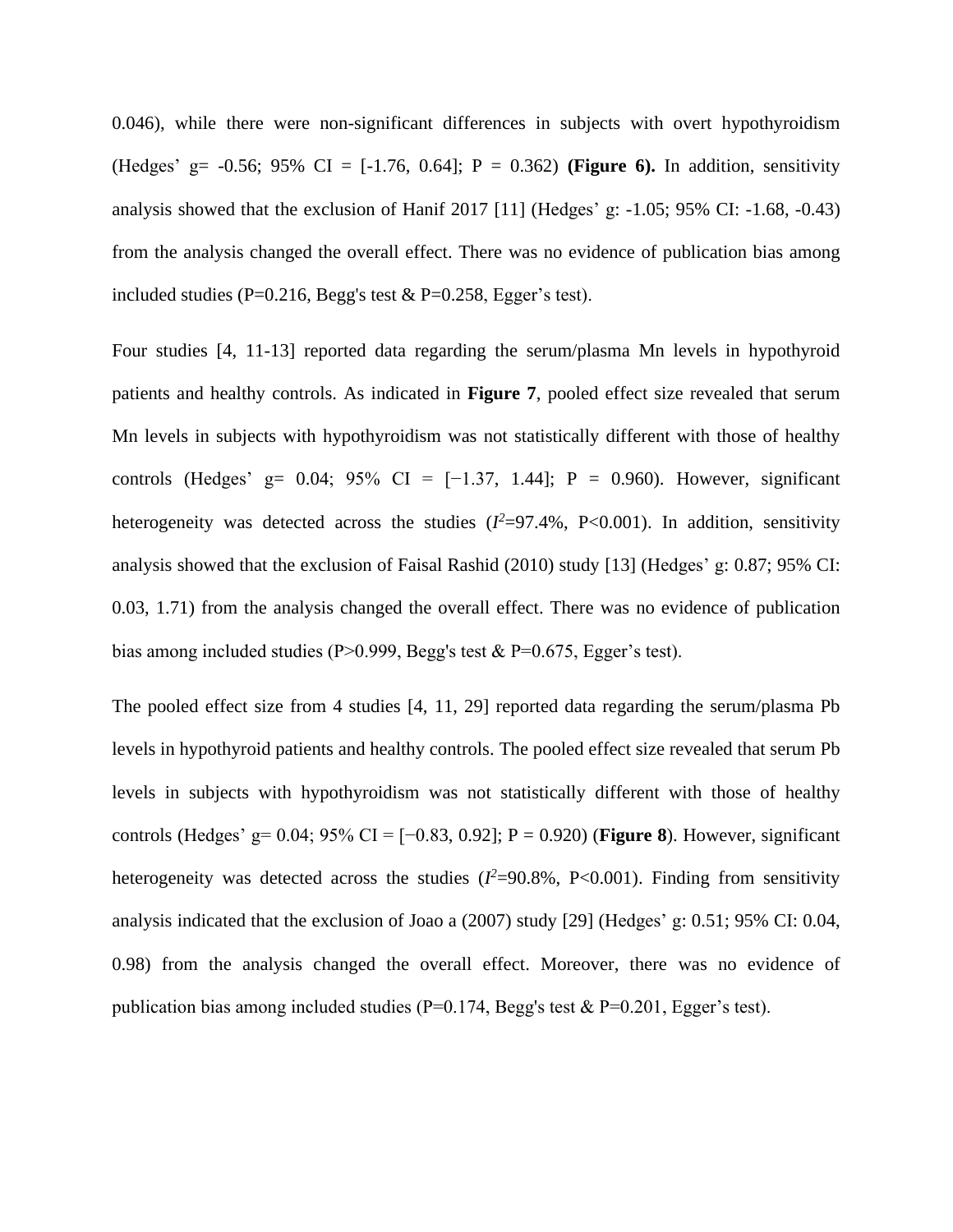# **Discussion**

To the author's knowledge, this is the first systematic review and meta-analysis to have investigated the circulating level of trace elements in patients suffering from hypothyroidism. The results obtained from twenty-five observational studies showed lower Se concentration in patients with hypothyroidism compared to the normal subjects. There was no significant difference in the concentration of Zn, Fe, Cu, Mn, Mg and Pb levels between normal group and patients with hypothyroidism. Subgroup analysis based on disease severity was performed to find-out potential sources of heterogeneity. Subgroup analysis revealed that Zn levels was significantly lower in overt hypothyroidism, while serum/plasma Se and Fe levels were significantly lower in subclinical hypothyroidism compared to healthy participants. In addition, overall estimate of effect size was influence by elimination of several studies; sensitivity analysis showed that results changed to a significant value for Zn, Se, Fe, Mn, Pb. Therefore, findings must be interpreted with caution.

Pooled effect size showed lower Se concentration in patients with hypothyroidism. These findings are in keeping with most recent studies that indicate abnormal metabolism of Se in hypothyroidism [12, 13, 19, 20, 32, 35]. These studies reported that there is an association between Se status and thyroid hormone metabolism, in addition, Se levels were reduced in autoimmune thyroid disorders [12, 32]. The results of previous meta-analyses [5, 36, 37] indicated that Se supplementation might improve Hashimoto's thyroiditis; in essence Se decreased antibody levels and dosage of levothyroxine. Moreover, evidence from animal studies [38, 39] revealed that a Se deficient diet characterized by reduced T<sub>3</sub> and elevated T<sub>4</sub> concentrations. The exact mechanism explaining lower Se concentration in hypothyroidism is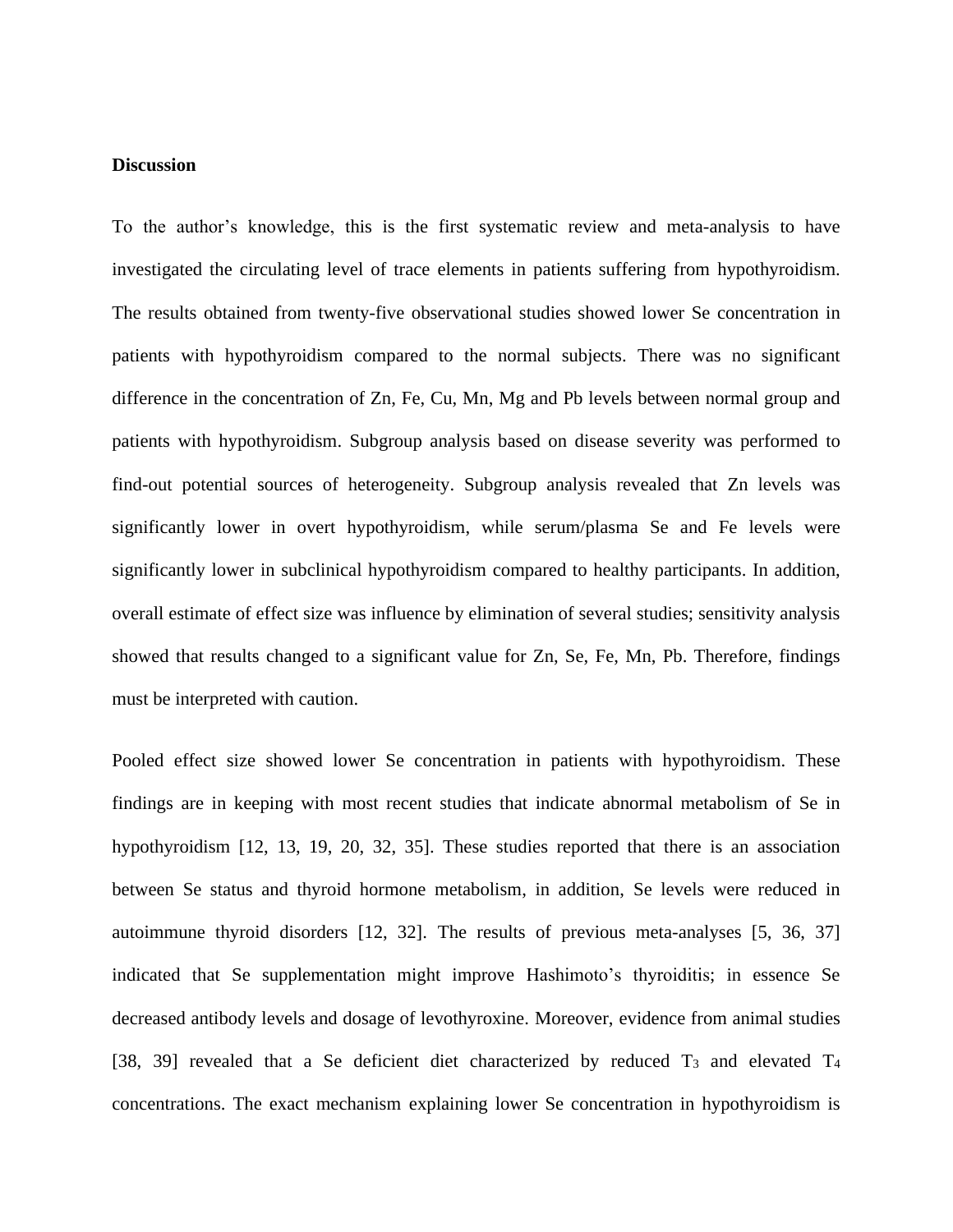not completely understood, however it may conceivably be attributed to the immunomodulatory and anti-proliferative properties of Se [40]. Most thyroid disorders are self-immune diseases, which are characterized by activated immune system and inflammation [24], thus, the systemic inflammatory setting may have decreased Se levels. n the other hand reduced Se concentration may lead to impairment in the immune function of patients with Hashimoto's thyroiditis [24]. Other possible explanations may be attributed to selenium interference in reducing free radicals production and protecting against oxidative stress-associated disorders [41]. The biological role of selenium in redox control and antioxidative defense is exerted by selenoproteins like the glutathione peroxidases, thioredoxin reductases, and other selenoproteins, and as a result, Se deficiency leads to increased oxidative damage to the thyroid gland [42].

Findings in the current study demonstrated a significantly lower level of serum Zn in overt hypothyroid patients compared with controls. Previous clinical trials [43-45] showed a positive beneficial effect of Zn supplementation on FT<sub>3</sub> levels. Zn deficiency reportedly decreases thyroid hormones, but Zn supplementation adversely affected thyroid function and metabolic activity of these hormones. The possible mechanisms which clarify the possible correlation between Zn deficiency and hypothyroidism might be due to impairment of gastrointestinal absorption of Zn in hypothyroidism patients. Additionally, alteration in Zn distribution was apparent, for instance, increased absorption by other tissues including the liver, which reflects low levels of Zn in these patients [46]. In addition, Zn is necessary for production and activity of thyrotropin releasing hormone (TRH), thus increased TRH concentration in patients with hypothyroidism could be another explanation [7]. Moreover, Zn facilitates T3 binding to the nuclear receptor, indeed, it functions as a coordinating cation for DNA binding proteins [7, 47]. However, the sensitivity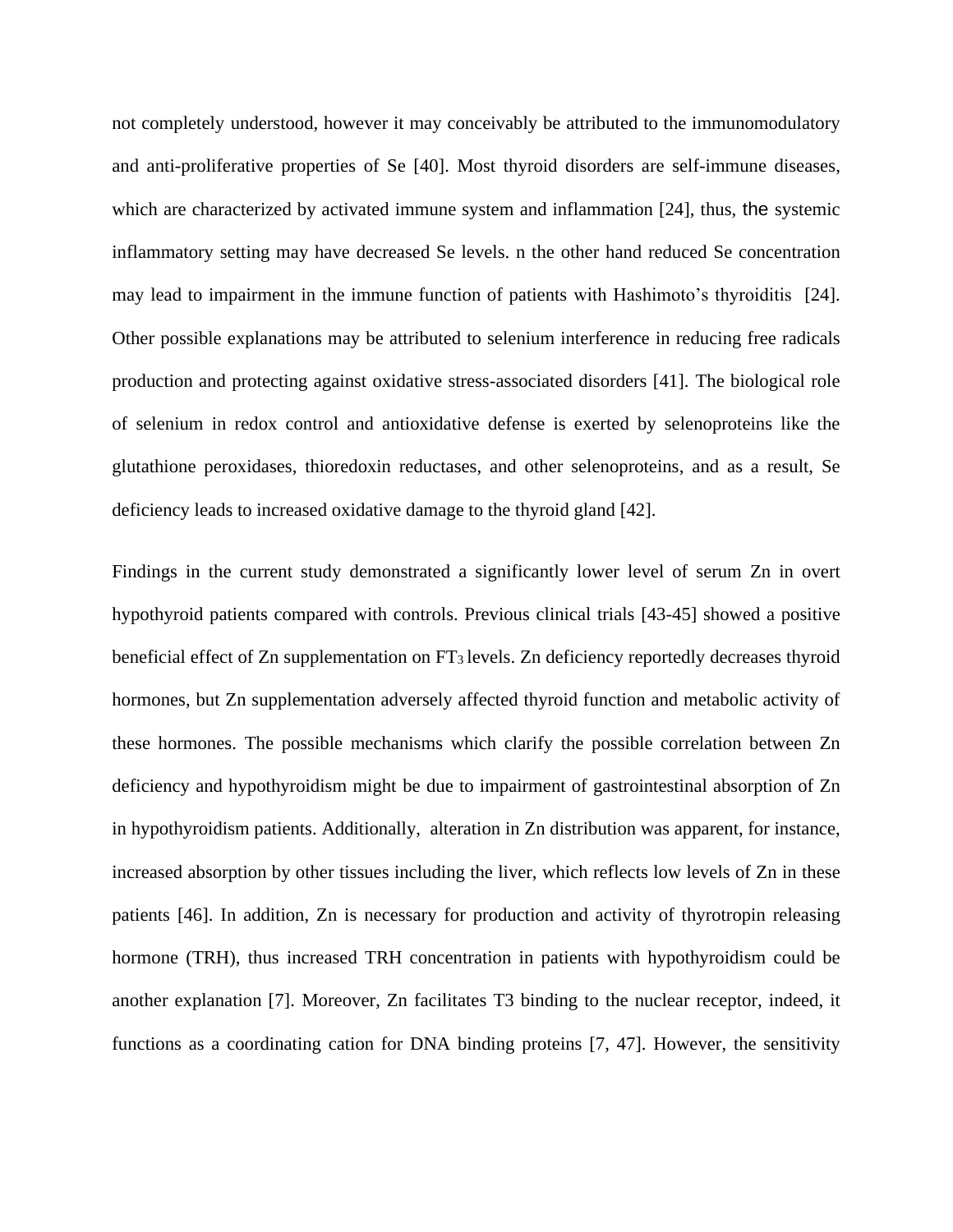analysis found that after exclusion of Shah study [27] and Rasic-Milutinovic study [4] results changed; therefore, the obtained results should be interpreted cautiously.

We found decreased Fe concentration in subgroup of subclinical hypothyroidism compared to healthy human adults. One possible explanation for these findings could be due to reduced metabolism of Fe in people with hypothyroidism, disturbed gastrointestinal absorption of Fe and subsequently low levels of Fe in hypothyroid patients [48]. On the other hand, thyroid hormones increase production of erythropoietin through direct effect on hematopoiesis [49]. Banday et al. [50] determined that 20-60% of people with hypothyroidism have anemia; as a result, Fe deficiency and reduced thyroid hormones both affect each other's [50]. Sensitivity analysis revealed that results after exclusion of Hanif et al. study [11], changed to a significantly lower value in hypothyroidism patients compared with healthy subjects. Thus interpretation of these results should be drawn with caution.

The present study found no significant difference in serum levels of Mn, Pb, Cu and Mg between two groups; which could be due to high heterogeneity of studies, small sample size of included studies, and differences in populations regarding disease activity. However, it must be noted that exclusion of Faisal Rashid (2010) [13] and Joao a (2007) study [29] changed results to a significantly higher concentration of Mn and Pb in hypothyroid patients compared with controls, respectively. Mn modulates thyroid secreting hormone (TSH) secretion indirectly by dopaminergic pathway [51]. Based on reported evidence the accumulation of Mn in the pituitary gland causes reduced thyroid hormones and elevated TSH concentration [52]. Pb accumulation in the thyroid gland leads to thyroid dysfunction [53], and might act through impairment of the pituitary–thyroid axis and oxido-reductive processes [53]. However more specific studies are needed to explain the exact correlation between these elements and hypothyroidism.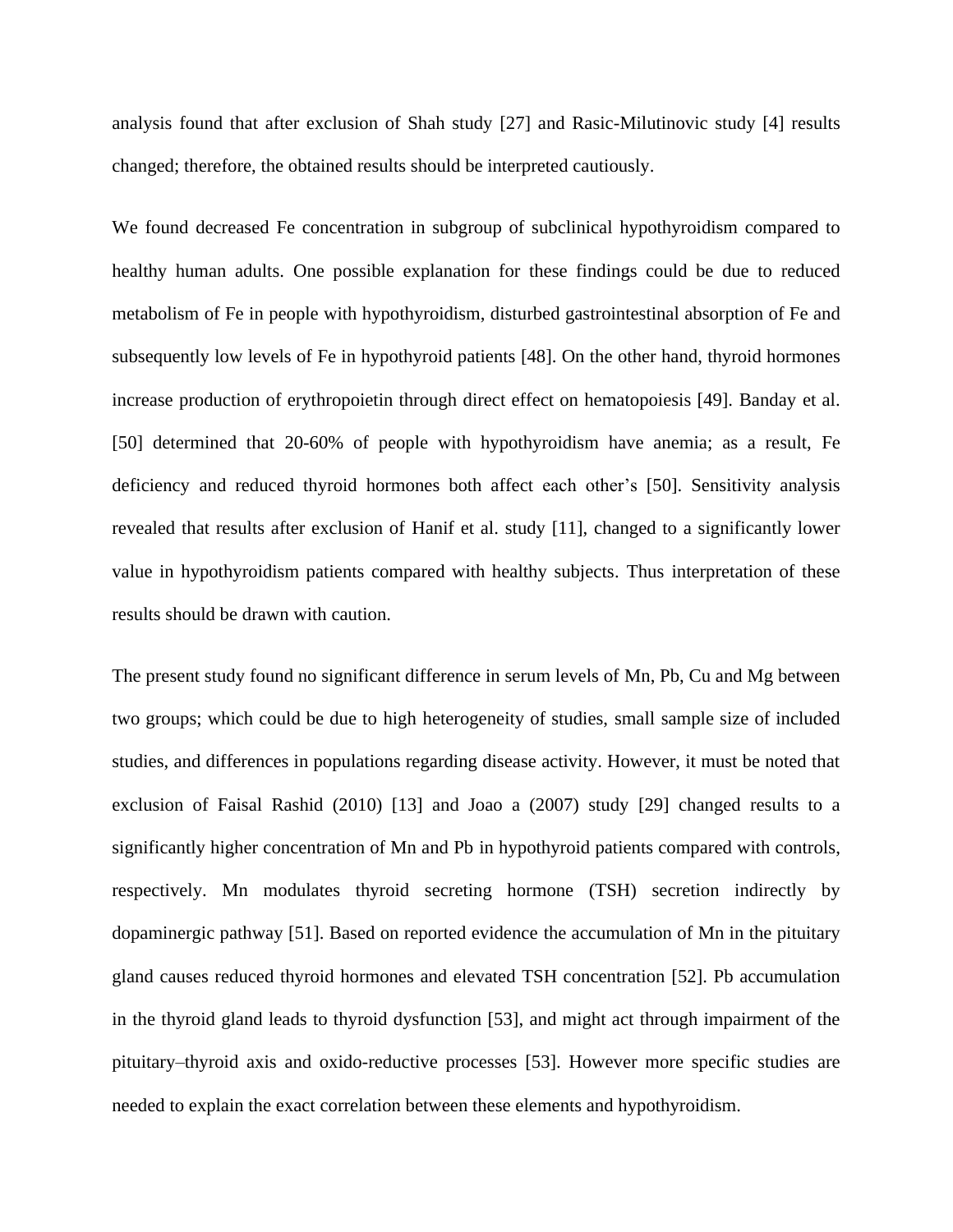# **Limitations**

The present systematic review and meta-analysis has some limitations that must be acknowledged. Limitations include, the high heterogeneity of included studies regarding study populations and disease severity, the small number of included studies, the small sample size, and other lifestyle and genetic background of participants which could affect final results. We were unable to explore priority or posteriority communication between trace elements and hypothyroidism due to lack of longitudinal studies.

# **Conclusion**

The present meta-analysis found lower Se concentration in patients with hypothyroidism, whereas no significant differences in Cu, Mg, Mn, and Pb were detected between the two groups. In addition, we found decreased concentrations of Zn in overt hypothyroid patients and decreased Fe and Se level in subclinical hypothyroidism. Further studies with higher quality and large sample sizes are required to explicate the link between trace element and hypothyroidism.

# **Funding**

This research was supported by the student research committee of Isfahan university of Medical Sciences [grant number IR.MUI.RESEARCH.REC.1397.433].

# **Declarations of interest**

None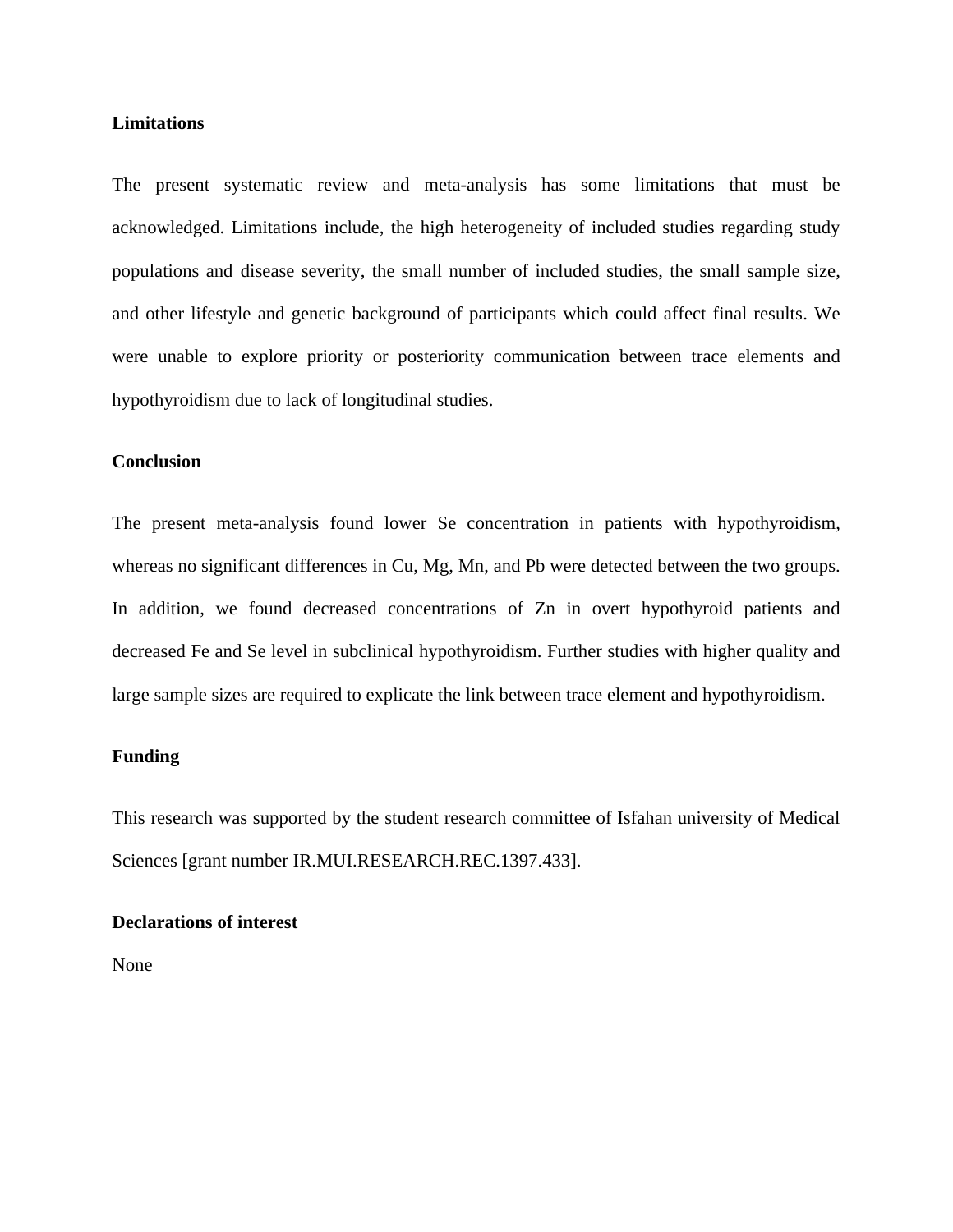# **References**

[1] N.N. Al-alawae, Diagnosis of Hypothyroidism by Using Some Biomarkers and Immune Markers, Journal of Global Pharma Technology (2018).

[2] P.N. Taylor, D. Albrecht, A. Scholz, G. Gutierrez-Buey, J.H. Lazarus, C.M. Dayan, O.E. Okosieme, Global epidemiology of hyperthyroidism and hypothyroidism, Nature Reviews Endocrinology (2018).

[3] T.Y. Susanna, A. Sagayaraj, K.N. Shashidhar, M. Gomathi, V. Mahesh, A correlative study of thyroid profile and mineral status in patients with hypothyroidism - A hospital-based case control study, 2016.

[4] Z. Rasic-Milutinovic, D. Jovanovic, G. Bogdanovic, J. Trifunovic, J. Mutic, Potential influence of selenium, copper, zinc and cadmium on l-thyroxine substitution in patients with hashimoto thyroiditis and hypothyroidism, Experimental and Clinical Endocrinology & Diabetes 125(02) (2017) 79-85.

[5] K.A. Toulis, A.D. Anastasilakis, T.G. Tzellos, D.G. Goulis, D. Kouvelas, Selenium Supplementation in the Treatment of Hashimoto's Thyroiditis: A Systematic Review and a Metaanalysis, Thyroid 20(10) (2010) 1163-1173.

[6] S.Y. Hess, The impact of common micronutrient deficiencies on iodine and thyroid metabolism: the evidence from human studies, Best Practice & Research Clinical Endocrinology & Metabolism 24(1) (2010) 117-132.

[7] A.E. Pekary, H.C. Lukaski, I. Mena, J.M. Hershman, Processing of TRH precursor peptides in rat brain and pituitary is zinc dependent, Peptides 12(5) (1991) 1025-1032.

[8] J.E. Morley, J. Gordon, J.M. Hershman, Zinc deficiency, chronic starvation, and hypothalamic-pituitary-thyroid function, The American journal of clinical nutrition 33(8) (1980) 1767-1770.

[9] B. Czarnocka, J. Ruf, M. Ferrand, P. Carayon, S. Lissitzky, Purification of the human thyroid peroxidase and its identification as the microsomal antigen involved in autoimmune thyroid diseases, FEBS letters 190(1) (1985) 147-152.

[10] M. Azami, N. Parizad, K. Sayehmiri, Prevalence of Hypothyroidism, Hypoparathyroidism and theFrequency of Regular Chelation Therapy in Patients with Thalassemia Major in Iran: A Systematic Review and Meta-analysis study, Iranian Journal of Pediatric Hematology and Oncology 6(4) (2016) 261-276.

[11] S. Hanif, A. Ilyas, M.H. Shah, Statistical Evaluation of Trace Metals, TSH and T 4 in Blood Serum of Thyroid Disease Patients in Comparison with Controls, Biological trace element research 183(1) (2018) 58-70.

[12] Y.H. Tahs, H.K.A. Hussein, E.A. Ali, Estimation of Serum Copper, Manganese, Selenium, and Zinc inHypothyroid Patients, Journal of the Faculty of Medicine 50(2) (2008) 255-260.

[13] N.F. Rashid, B.A. Abed, T.A. Abas, Relationship between some trace elements, lipid profile and hypothyroidism, Al-Mustansiriyah Journal for Pharmaceutical Sciences 8(2) (2010) 127- 138.

[14] S. Baloch, A.R. Memon, A.S. Hayat, N. Masood, Evaluation of serum copper and zinc in hypothyroidism patients, Journal of Science and Technology 3(3) (2013) 316-318.

[15] F. un Nisa, A. Mumtaz, M.I. Ullah, M. Atif, W. Sami, Determination of serum zinc and magnesium levels in patients with hypothyroidism, (2013).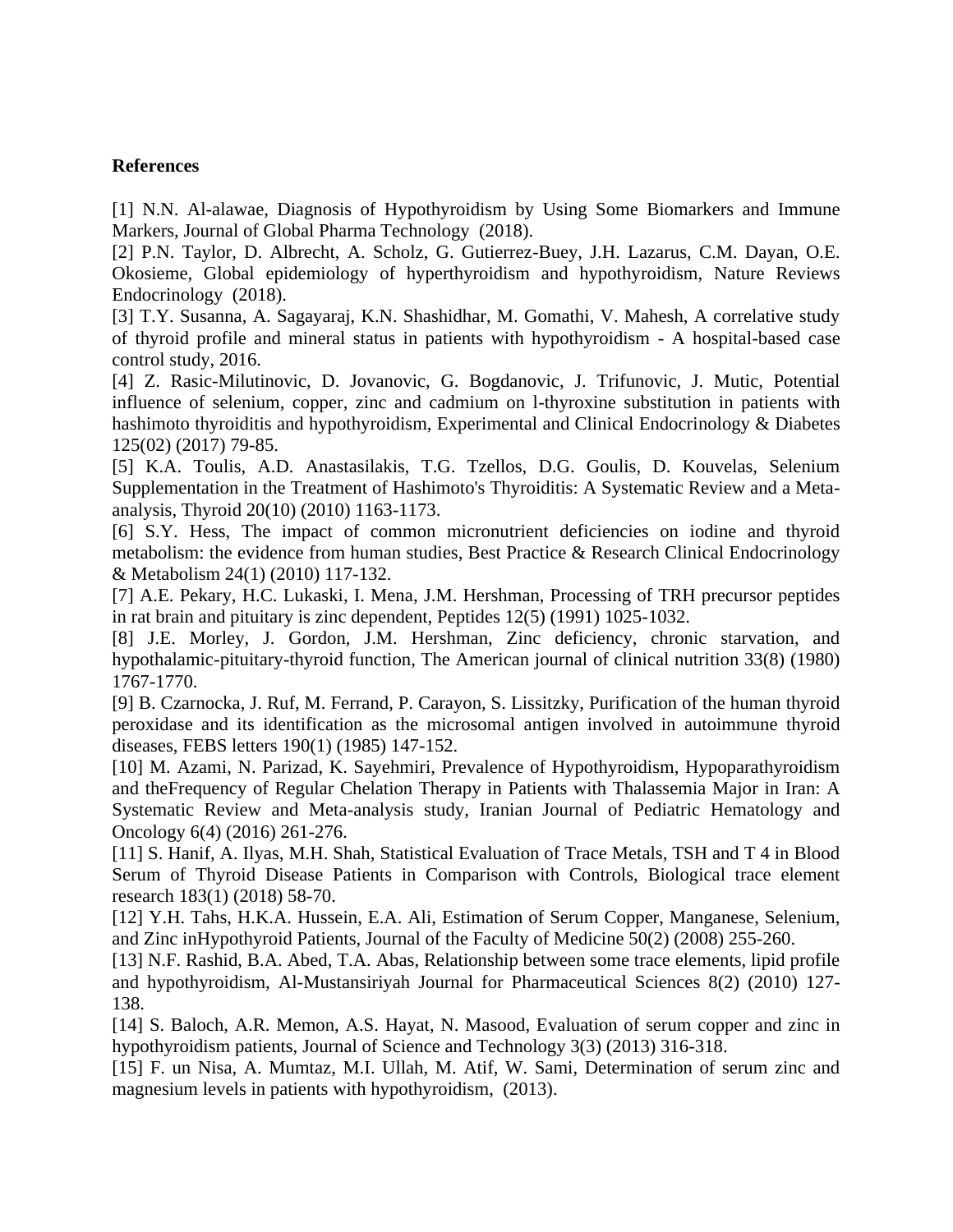[16] G. Wells, B. Shea, D. O'Connell, J. Peterson, V. Welch, M. Losos, NewCastle–Ottawa quality assessment scale—case control studies, 2017.

[17] A.A. Abdel-Gayoum, Dyslipidemia and serum mineral profiles in patients with thyroid disorders, Saudi Medical Journal 35(12) (2014) 1469.

[18] H.K. Al-Hakeim, Serum levels of lipids, calcium and magnesium in women with hypothyroidism and cardiovascular diseases, Journal of laboratory physicians 1(2) (2009) 49.

[19] I. Bülow Pedersen, N. Knudsen, A. Carlé, L. Schomburg, J. Köhrle, T. Jørgensen, L.B. Rasmussen, L. Ovesen, P. Laurberg, Serum selenium is low in newly diagnosed G raves' disease: a population‐based study, Clinical endocrinology 79(4) (2013) 584-590.

[20] M. Erdal, M. Sahin, A. Hasimi, G. Uckaya, M. Kutlu, K. Saglam, Trace element levels in hashimoto thyroiditis patients with subclinical hypothyroidism, Biological trace element research 123(1-3) (2008) 1.

[21] M.A.F. Federige, J.H. Romaldini, A.B.P.P. Miklos, M.K. Koike, K. Takei, E.d.S. Portes, Serum selenium and selenoprotein-P levels in autoimmune thyroid diseases patients in a select center: a transversal study, Archives of endocrinology and metabolism 61(6) (2017) 600-607.

[22] M.G. Gohel, A.M. Shah, J. Makadia, A study of serum calcium, magnesium and phosphorous level in hypothyroidism patients, International Journal of Medical and Health Sciences 3(4) (2014) 308-312.

[23] A. Khubchandani, V. Parmar, V. Solanki, J. Jadav, A. Gamit, S. Gangwani, Comparison of Serum Zinc and Serum Copper in Hypothyroid Patients with Normal Subjects.

[24] M. Nourbakhsh, F. Ahmadpour, B. Chahardoli, Z. Malekpour-Dehkordi, M. Nourbakhsh, S.R. Hosseini-Fard, A. Doustimotlagh, A. Golestani, M. Razzaghy-Azar, Selenium and its relationship with selenoprotein P and glutathione peroxidase in children and adolescents with Hashimoto's thyroiditis and hypothyroidism, Journal of Trace Elements in Medicine and Biology 34 (2016) 10-14.

[25] H. RASHIDIAN, K. SHAHANIPOUR, INVESTIGATING THE SERUM LEVELS OF GLUTATHIONE AND IRON AND THE ACTIVITY OF CASPASE 3 IN PATIENTS WITH HASHIMOTO'S THYROIDITIS, JOURNAL OF ISFAHAN MEDICAL SCHOOL 33(334) (2015).

[26] B. Refaat, Prevalence and characteristics of anemia associated with thyroid disorders in non-pregnant Saudi women during the childbearing age: a cross-sectional study, Biomed J 38(4) (2015) 307-16.

[27] J. Shah, M.R. Jan, M. Yousaf, EFFECTS OF THYROIDAL DYSFUNCTIONS ON BONE MARKERS IN NON-PREGNANT WOMEN: A HOSPITAL BASED CROSS SECTIONAL STUDY FROM KHYBER PAKHTUNKHWA NORTHERN PAKISTAN, Journal of Postgraduate Medical Institute (Peshawar-Pakistan) 31(2) (2017).

[28] S. Shrivastava, S. Shrivastava, AN EVALUATION OF SERUM ELECTROLYTES LEVEL AMONG PATIENTS HAVING HYPOTHYROIDISM, INTERNATIONAL JOURNAL OF SCIENTIFIC RESEARCH 7(5) (2018).

[29] J.B. Souza, J.B. Rocha, C.W. Nogueira, V.C. Borges, R.R. Kaizer, V.M. Morsch, V.L. Dressler, A.F. Martins, É.M. Flores, M.R. Schetinger, Delta-aminolevulinate dehydratase (δ-ALA-D) activity in diabetes and hypothyroidism, Clinical biochemistry 40(5-6) (2007) 321-325.

[30] D. Sridevi, A.A. Dambal, A.S. Challa, S.K. Padaki, A Study of Serum Magnesium, Calcium and Phosphorus in Hypothyroidism, International Journal of Clinical Biochemistry and Research 3(2) (2016) 236-239.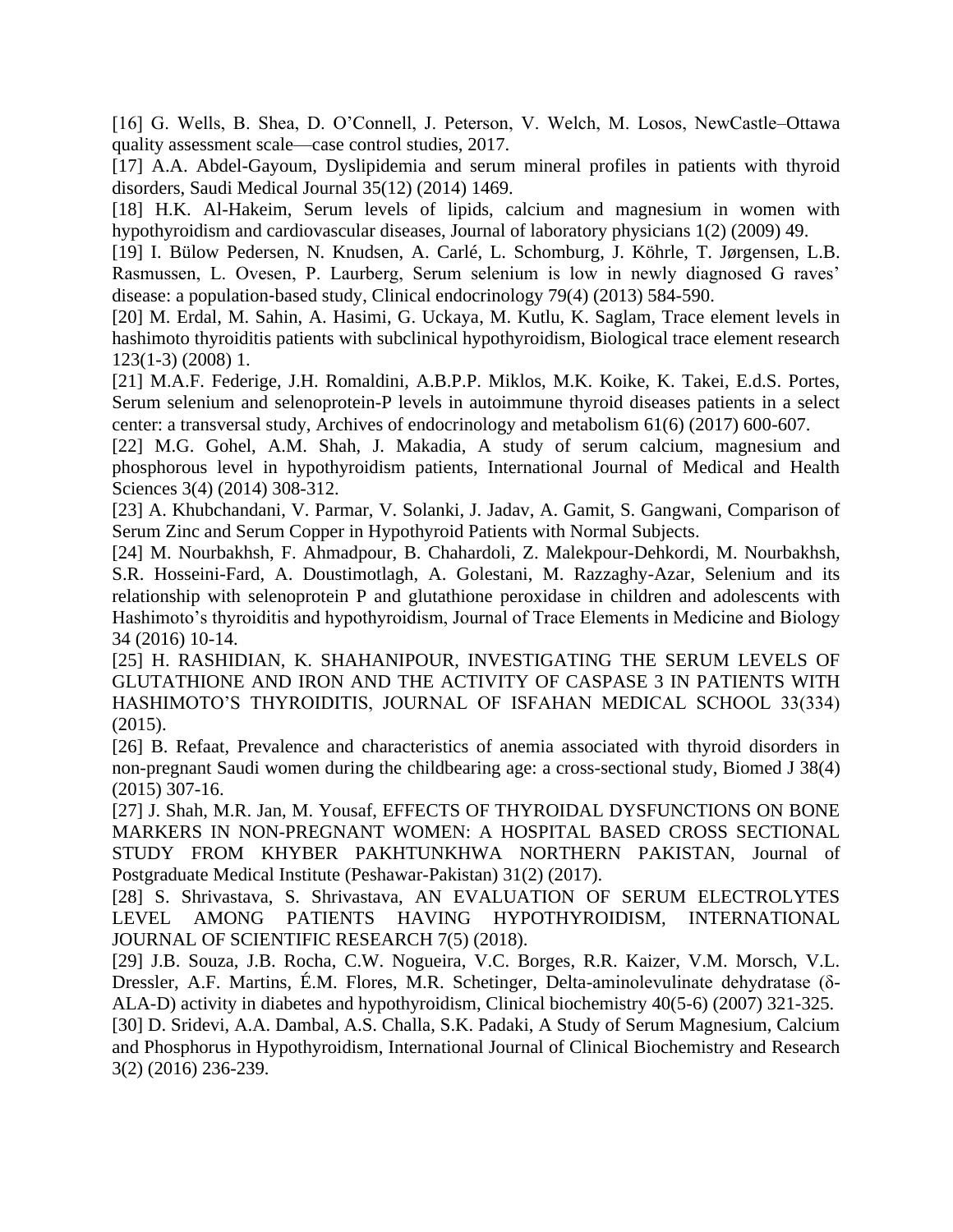[31] R. Srikrishna, R. Girishbabu, S. Ramesh, Study of Association of Anemia in Sub-clinical and Overt Hypothyroid Patients, RESEARCH JOURNAL OF PHARMACEUTICAL BIOLOGICAL AND CHEMICAL SCIENCES 6(3) (2015) 368-373.

[32] I. Wimmer, T. Hartmann, R. Brustbauer, G. Minear, K. Dam, Selenium levels in patients with autoimmune thyroiditis and controls in lower Austria, Hormone and Metabolic Research 46(10) (2014) 707-709.

[33] P. Zagrodzki, E. Przybylik-Mazurek, Selenium and hormone interactions in female patients with Hashimoto disease and healthy subjects, Endocrine research  $35(1)$  (2010) 24-34.

[34] B.L. Langdahl, A.G.R. Loft, E.F. Eriksen, L. Mosekilde, P. Charles, Bone mass, bone turnover and body composition in former hypothyroid patients receiving replacement therapy, European journal of endocrinology 134(6) (1996) 702-709.

[35] K. Aihara, Y. Nishi, S. Hatano, M. Kihara, K. Yoshimitsu, N. Takeichi, T. Ito, H. Ezaki, T. Usui, Zinc, copper, manganese, and selenium metabolism in thyroid disease, The American journal of clinical nutrition 40(1) (1984) 26-35.

[36] J. Wichman, K.H. Winther, S.J. Bonnema, L. Hegedüs, Selenium supplementation significantly reduces thyroid autoantibody levels in patients with chronic autoimmune thyroiditis: a systematic review and meta-analysis, Thyroid 26(12) (2016) 1681-1692.

[37] E.J. van Zuuren, A.Y. Albusta, Z. Fedorowicz, B. Carter, H. Pijl, Selenium supplementation for Hashimoto's thyroiditis, Cochrane Database of Systematic Reviews (6) (2013).

[38] G.J. Beckett, A. Russell, F. Nicol, P. Sahu, C. Wolf, J. Arthur, Effect of selenium deficiency on hepatic type I 5-iodothyronine deiodinase activity and hepatic thyroid hormone levels in the rat, Biochemical Journal 282(2) (1992) 483-486.

[39] J.-P. Chanoine, M. Safran, A.P. Farwell, P. Tranter, D.M. Ekenbarger, S. Dubord, S. Alex, J.R. Arthur, G.J. Beckett, L.E. Braverman, Selenium deficiency and type II 5'-deiodinase regulation in the euthyroid and hypothyroid rat: evidence of a direct effect of thyroxine, Endocrinology 131(1) (1992) 479-484.

[40] Z. Huang, A.H. Rose, P.R. Hoffmann, The role of selenium in inflammation and immunity: from molecular mechanisms to therapeutic opportunities, Antioxidants  $\&$  redox signaling 16(7) (2012) 705-743.

[41] C. Benstoem, A. Goetzenich, S. Kraemer, S. Borosch, W. Manzanares, G. Hardy, C. Stoppe, Selenium and its supplementation in cardiovascular disease—what do we know?, Nutrients 7(5) (2015) 3094-3118.

[42] R. Negro, Selenium and thyroid autoimmunity, Biologics: targets & therapy 2(2) (2008) 265.

[43] S. Mahmoodianfard, M. Vafa, F. Golgiri, M. Khoshniat, M. Gohari, Z. Solati, M. Djalali, Effects of zinc and selenium supplementation on thyroid function in overweight and obese hypothyroid female patients: a randomized double-blind controlled trial, Journal of the American College of Nutrition 34(5) (2015) 391-399.

[44] M.A. Aziz, N.Y. Habil, A.K.S. Diab, Effectiveness of Zinc Supplementation in Regulating Serum Hormonal and Inflammatory Status in Hypothyroidism Patients, Medical Journal of Babylon 13(2) (2016) 347-353.

[45] G.A. Kandhro, T.G. Kazi, H.I. Afridi, N. Kazi, J.A. Baig, M.B. Arain, A.Q. Shah, R.A. Sarfraz, M.K. Jamali, N. Syed, Effect of zinc supplementation on the zinc level in serum and urine and their relation to thyroid hormone profile in male and female goitrous patients, Clinical Nutrition 28(2) (2009) 162-168.